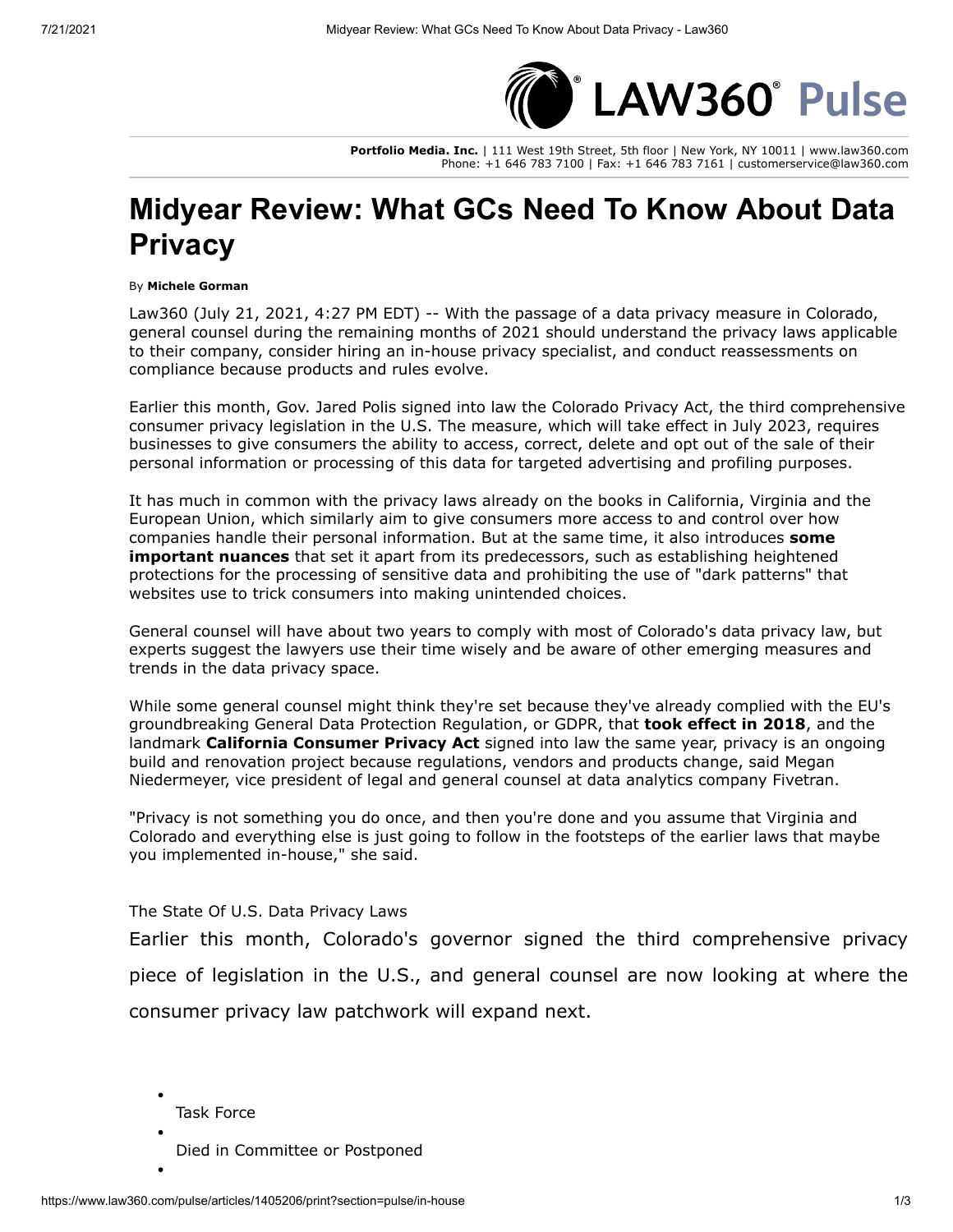- 7/21/2021 Midyear Review: What GCs Need To Know About Data Privacy Law360
	- No Legislation
	- Introduced
	- In Committee
	- Cross Chamber
	- Cross Committee
	- Signed into law

Source: [International Association of Privacy Professionals](https://www.law360.com/companies/international-association-of-privacy-professionals) (as of July 21, 2021)

General counsel saw this play out just four months ago with Virginia, where in March the **governor signed** [his state's sweeping Consumer Data Protection Act into law. The measure, which is slated to](https://www.law360.com/articles/1360772/va-becomes-2nd-state-to-enact-consumer-privacy-law) take effect Jan. 1, 2023, departs in several significant respects from its California counterpart, including adopting language and data assessment requirements that are more on par with the GDPR, and leave it completely up to the state attorney general rather than consumers to enforce the law.

This year, Virginia and Colorado both added to the patchwork of state legislation, giving further ammunition to the push for a unified nationwide framework. Vivek Mohan, a partner in Mayer [Brown's cybersecurity and data privacy practice, encourages in-house counsel — especially th](https://www.law360.com/firms/mayer-brown)ose at companies with a national profile — to take stock of where they are from a privacy, data use and data protection perspective, if they haven't done so already.

"We continue to not see meaningful progress within Congress at a federal level on federal comprehensive privacy legislation," he said. "That means that companies need to spend even more time being attuned to what the real implications of these laws are in the various states, and what the practical steps are to understand, assess exposure and then manage risk."

These laws are emerging as cyberbreaches continue. Federal officials said the recent attack on [SolarWinds Corp](https://www.law360.com/companies/solarwinds-corp).'s Orion enterprise network management software **[posed a "grave" risk](https://www.law360.com/articles/1338391/biden-could-use-obama-era-tools-to-counter-sprawling-hack)** to businesses. The company's clients include the [U.S. Department of Homeland Security,](https://www.law360.com/agencies/u-s-department-of-homeland-security) all five branches of the U.S. military, the president's office and Fortune 500 companies.

Another recent high-profile example of a growing threat occurred with the ransomware attack on [Colonial Pipeline Co](https://www.law360.com/companies/colonial-pipeline-co). Hackers caused the country's largest refined petroleum products pipeline system to temporarily halt fuel operations extending from Texas to New Jersey and took down aspects of the company's information technology systems. **[Experts said](https://www.law360.com/articles/1384435/pipeline-ransomware-attack-could-raise-cyber-insurance-bar)** the attack might make it tougher for companies to negotiate cyber insurance policies without first bolstering their technological defenses.

And in June, [McDonald's Corp](https://www.law360.com/companies/mcdonald-s-corp). joined other U.S. companies when it said it was hit by a data breach, as cyberhackers **[gained unauthorized access](https://www.law360.com/articles/1393314/mcdonald-s-reports-data-breach-in-south-korea-and-taiwan)** to customers' personal data in South Korea and Taiwan.

Data breaches at these big-name companies show all general counsel that any business can be hit at any time, as well as the importance of being prepared, said Suzanne Law Marisa, U.S. general counsel at cloud computing company OVHcloud.

"It's really important to be vigilant about maintaining good cybersecurity practices — having the right administrative protocols in place, all the right policies and procedures, and then implementing the correct technical requirements and companywide training," she said.